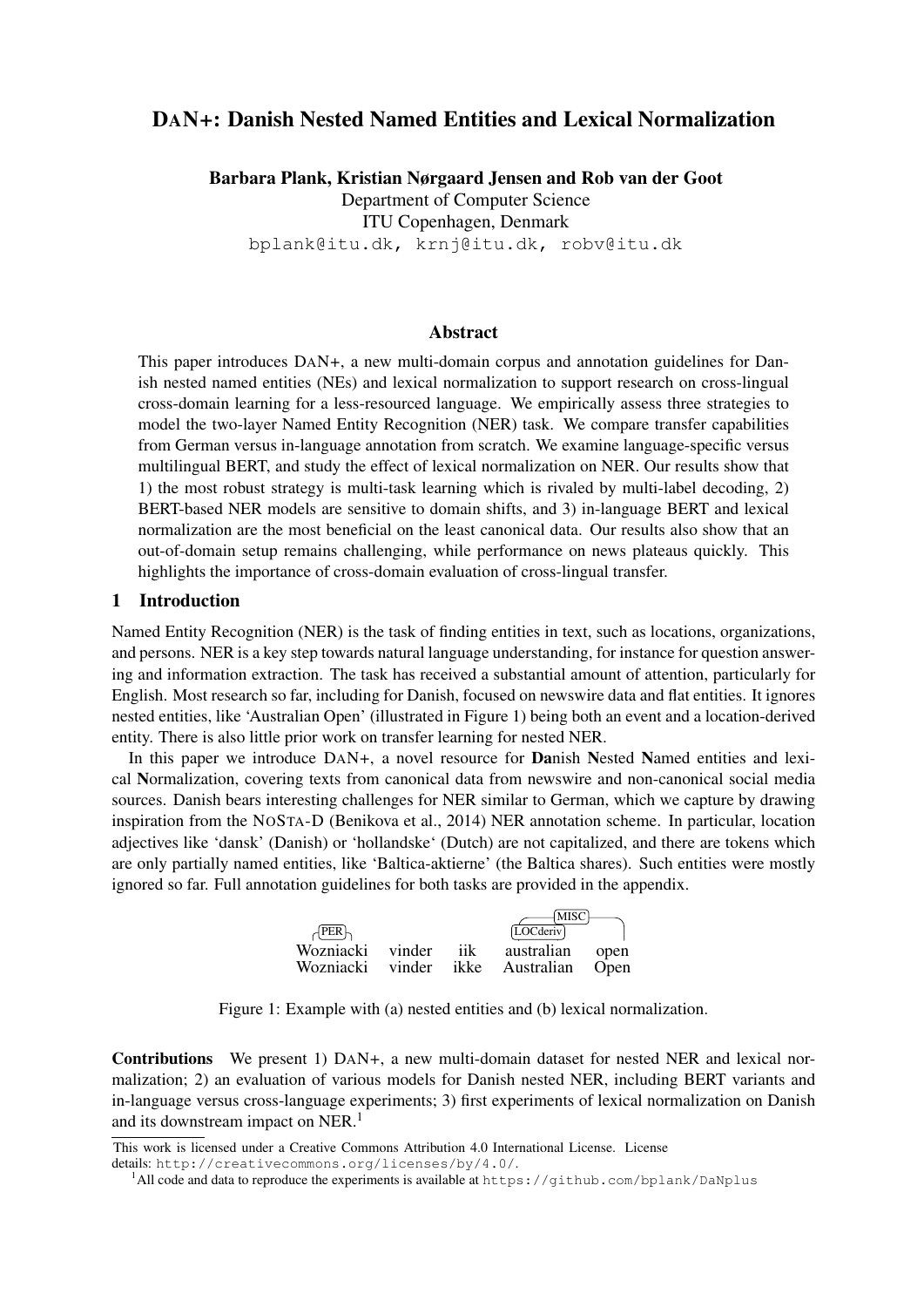## 2 Related Work

Nested NEs have received less research focus in contrast to flat entities (Grishman and Sundheim, 1996; Grishman, 1998; Tjong Kim Sang and De Meulder, 2003; Baldwin et al., 2015b). This has been attributed to technological complexity (Finkel and Manning, 2009) and limited data availability (Ringland et al., 2019). Existing nested NE data mostly spans newswire and biomedical data for English (Kim et al., 2003; Mitchell et al., 2005) and German news (Benikova et al., 2014), for example. Interest in nested NER is re-emerging (Katiyar and Cardie, 2018), with many new recent neural approaches (Sohrab and Miwa, 2018; Luan et al., 2019; Lin et al., 2019; Zheng et al., 2019). To facilitate research, a fine-grained nested NER annotation on top of the Penn Treebank has been released recently (Ringland et al., 2019).

To facilitate research on a less-resourced language, namely Danish, Plank (2019) introduced publicly available evaluation data of flat NER on top of Danish UD (Johannsen et al., 2015), providing annotations for approximately 20% of the data. The study also first benchmarked existing NER tools and evaluated the feasibility of transfer for Danish. Hvingelby et al. (2020) recently independently annotated the entire Danish UD data for flat NERs, though with different guidelines, annotating also adjectives, for example. Before these two recent studies, Danish NER data was behind a paywall or available tools were not benchmarked. To the best of our knowledge, DAN+ is the first Danish nested NER dataset beyond newswire.

Domain shift is a pressing issue in NLP. One solution is to normalize the input text before detecting NEs, which is a mitigation strategy particularly suitable for social media (Eisenstein, 2013). Previous work has evaluated lexical normalization for a variety of languages—but not for Danish—with varying degrees of success (Schulz et al., 2016; Küçük and Steinberger, 2014; Nguyen et al., 2016; Liu et al., 2013; Li and Liu, 2015; Dugas and Nichols, 2016). Most works do not evaluate the normalization model intrinsically, which is often restricted to a simple rule-based approach which is unlikely to transfer well. DAN+ provides also data to study lexical normalization for Danish.

To the best of our knowledge, there is very little prior work on cross-lingual and cross-domain transfer for nested (or overlapping) entities. Contemporary work includes English-Arabic (Lan et al., 2020).

### 3 Data and Annotation

This section depicts the data sources and annotation. Table 1 provides an overview of the DAN+ dataset. For normalization, as opposed to earlier annotation efforts in other languages, we included correction of capitalization. We refer to the appendix for details on annotation guidelines and data statement.

### 3.1 Data varieties

DAN+ includes canonical data from newswire and three social media varieties:

News The Danish DDT UD treebank (Johannsen et al., 2015; Kromann et al., 2003), which consists of news texts from PAROLE-DK (Bilgram and Keson, 1998). We use the canonical train/dev/test split.

**Reddit** Sampled from the  $r/Denmark$  sub-reddit, in particular the top voted posts.<sup>2</sup> The collected posts all span a single date (November 28th 2019) and the data contains some non-Danish tokens (842 English tokens, 101 Swedish and 5 Norwegian).

Twitter We sample tweets collected over 2019-2020 using a list of Danish emotion words (love, pain, surprise), to avoid having mainly news articles. To make sure the data contains some phenomena interesting for normalization, we filtered it to contain at least 3 words not present in the Aspell dictionary.<sup>3</sup>

Arto Arto was Denmark's first large-scale social media platform and operated from 1988 till 2006. Because the website is not accessible anymore, we scraped all blog pages (where 'blogs' can also consist of only a few words) and their corresponding comments from the Wayback Machine.<sup>4</sup> Similar to the Twitter data, we sample a subset and filter the data to contain some normalization density.

<sup>3</sup>We complemented the Aspell dictionary with some common named entities and interjections for this purpose.

 $^2$ Using the universal Reddit scraper: https://github.com/JosephLai241/Universal-Reddit-Scraper

<sup>4</sup>https://archive.org/web/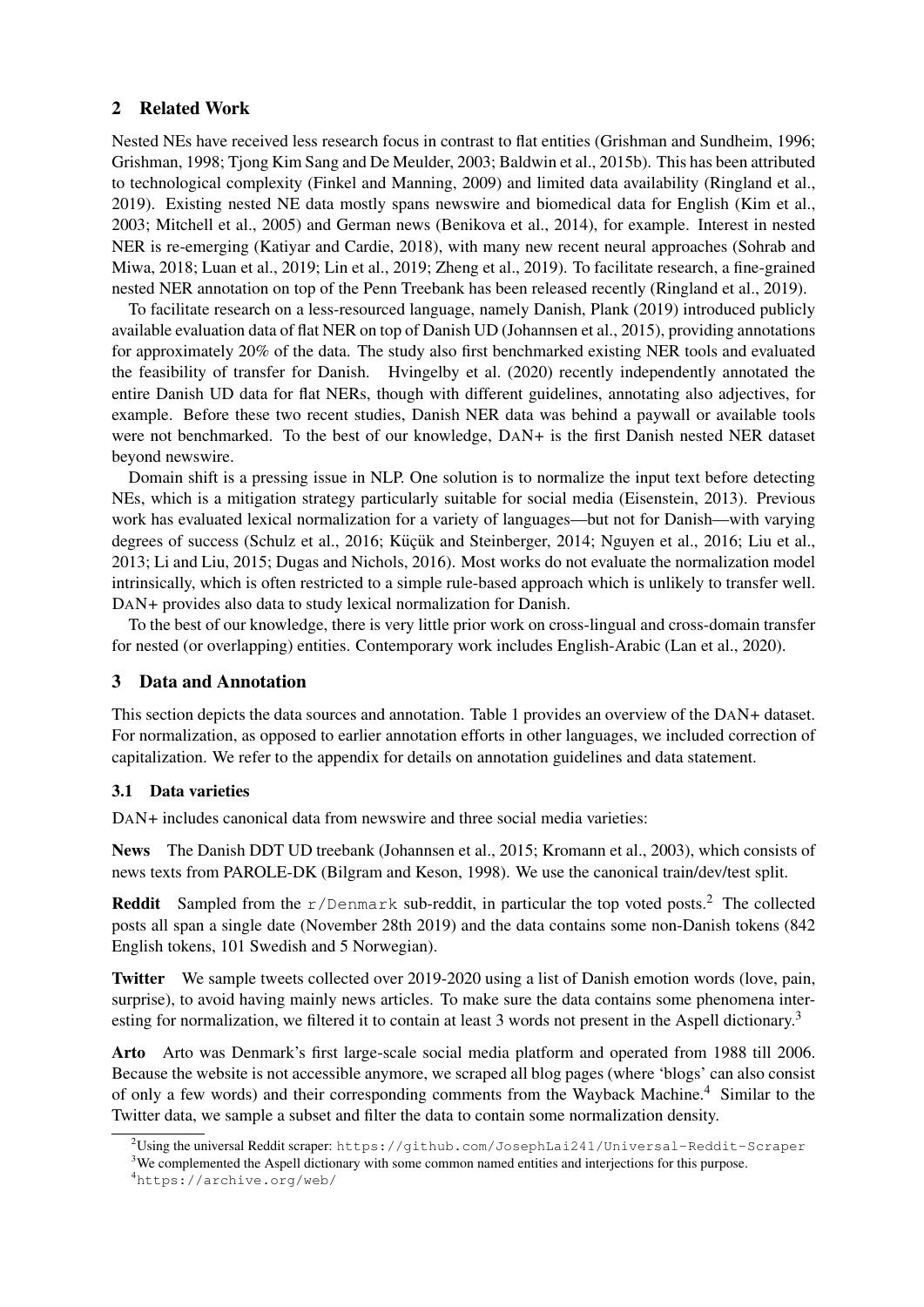| Variety           | German: News | DAN+: News (UD-DDT) |        | Reddit      |       | Twitter     |       | Arto        |       |             |
|-------------------|--------------|---------------------|--------|-------------|-------|-------------|-------|-------------|-------|-------------|
|                   | TRAIN        | TRAIN               | DEV    | <b>TEST</b> | DEV   | <b>TEST</b> | Dev   | <b>TEST</b> | DEV   | <b>TEST</b> |
| Sentences         | 24,002       | 4.383               | 564    | 565         | 326   | 126         | 120   | 110         | 336   | 337         |
| Tokens            | 452,853      | 80,378              | 10,332 | 10.023      | 4,547 | 4,497       | 5,347 | 5.086       | 5,496 | 4,389       |
| <b>Types</b>      | 74.609       | 16,330              | 3,640  | 3.424       | 1,807 | 1,616       | 2,103 | 2.017       | 1.648 | 1,474       |
| Sentences w/NEs   | 59%          | 45%                 | 47%    | 48%         | 60%   | 56%         | 80%   | $77\%$      | 21%   | 20%         |
| 1st level-NE      | 29,078       | 3,800               | 468    | 525         | 319   | 128         | 279   | 284         | 93    | 103         |
| 2nd level-NE      | 2,467        | 235                 | 36     | 41          | 36    | 20          | 13    | 32          |       | 12          |
| Tokens normalized |              |                     |        |             |       |             | 3.5%  | $2.3\%$     | 16.7% | $15.2\%$    |

Table 1: Overview of DAN+: Danish Nested Named entities and lexical Normalization, which includes news and social media varieties (Reddit, Twitter, Arto). First column: GermEval (Benikova et al., 2014).

### 3.2 Annotation

We opted for a two-level NER annotation scheme following largely the annotation scheme provided by NoSTA-D (Benikova et al., 2014). *First-level* annotations contain outermost entities (e.g., the company 'Maribo Frø'). *Second-level* annotations are sub-entities (location 'Maribo'). Four annotators were involved, three of which are native Danish speakers and one is proficient in Danish. For each task, a native speaker annotated the entire dataset after initial training. Inter-annotator agreement was high. For NER on the development sections of the Reddit and Twitter datasets, Cohen's  $\kappa$  on the entity tokens without nesting was 90.97 and 83.08, respectively. With nesting, the  $\kappa$  scores were 87.81 and 80.94. For lexical normalization, 10% of the data was annotated by the two native speakers. For the decision on whether to normalize they reached a  $\kappa$  of 88.66, whereas for the choice of the correct normalization the agreement was 96.30%.

# 4 Experimental Setup

For nested NER, we use BERT (Devlin et al., 2019) with fine-tuning implemented in MaChAmp (van der Goot et al.,  $2020$ .<sup>5</sup> We evaluate three decoding strategies:

- single task-merged: both annotation layers are merged into a single flat entity.
- multi-task: the encoder is shared and each layer of annotation has its own decoder.
- multi-label: treats nested NER as multi-label problem, where a label i is predicted if  $P(l_i|\cdot) \geq$  $\tau$  (Bekoulis, 2019) further illustrated in Ramponi et al. (2020).

We first evaluate all NER models on Danish, both within news and on the three out-of-domain (OOD) varieties. We further compare to transfer from German: 1) zero-shot transfer, fine-tuning only on German; and 2) union of the Danish and German data for fine-tuning. We compare multilingual BERT (mlBERT) versus training with Danish BERT (danishBERT).<sup>6</sup> Even though both are trained on Danish data, for mlBERT this is Wikipedia data, whereas danishBERT is trained on Wikipedia, Common Crawl, Danish debate forums, and Danish subtitles. For MaChAmp, we use the proposed default parameters (van der Goot et al., 2020) shown to work well across tasks. We tune early stopping and  $\tau$ on Danish news dev data, and set  $\tau = 0.9$ . We compare our final model to the boundary-aware model (Zheng et al., 2019), a state-of-the-art nested NER model which was also evaluated on GermEval 2014. We train it with bilingual Danish and German Polyglot embeddings obtained via Procrustes alignment (Conneau et al., 2018). For evaluation we use the official GermEval script (Benikova et al., 2014) with strict span-based F1 over both entity levels.<sup>7</sup>

For normalization, we choose to use MoNoise (van der Goot, 2019), since it is open-source and is the only model that has shown to reach competitive performance across multiple languages. MoNoise

 $5$ MaChAmp v0.2, included in the repository.

<sup>6</sup> version 2 from: https://github.com/botxo/nordic\_bert

<sup>&</sup>lt;sup>7</sup>Compared to the evaluation of Zheng et al. (2019), this script is more strict. The scores we report are thus slightly lower compared to the ones reported in Zheng et al. (2019).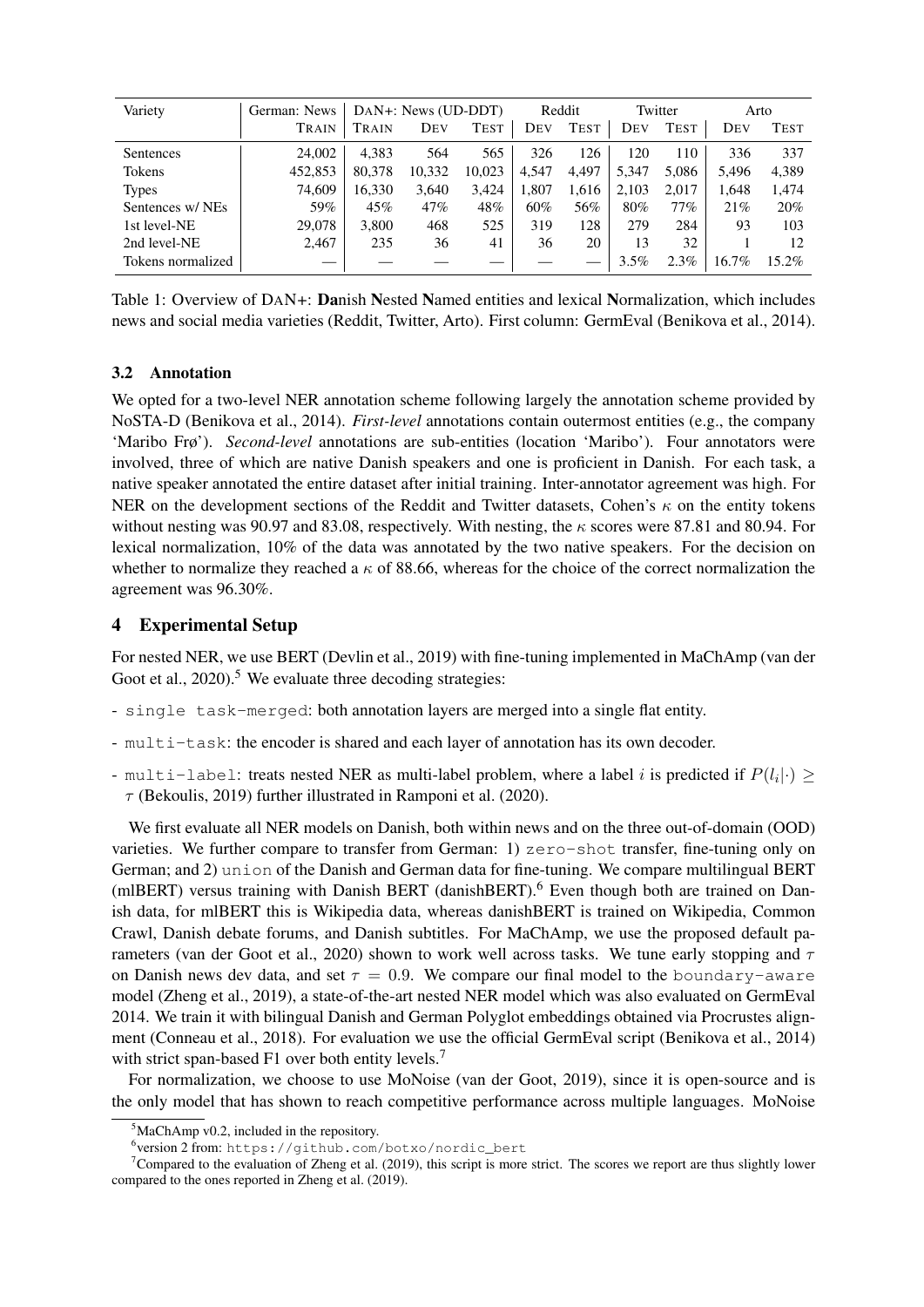

Figure 2: Nested NER results. Models trained on German (de), Danish (da) or both (de+da) and with mlBERT (ml) vs danishBERT (da). Average over 3 runs. Standard deviation indicated as error line.

requires n-grams and word embeddings to reach a good performance. We use a Wikipedia dump from 01-01-2020 and Twitter data collected throughout 2012 and 2018, filtered with the FastText language classifier (Joulin et al., 2017). Intrinsic normalization results are reported as capitalization sensitive word-level accuracy over all words (including words which are not normalized). Because we have no external training data for normalization, we use a 10-fold setup of dev+test.

### 5 Results

#### 5.1 NER

Figure 2 depicts the main results for nested NER on the dev set, while detailed results are given in Table 4 and 5 in the appendix. First, we note that the model performs well within Danish newswire, reaching an F1 score in the 80ies (left bars). However, we observe a domain shift, as performances drop to 38-67% on the three non-canonical social media datasets, with Twitter and Arto reaching lowest scores.

Our Danish training dataset is of modest size, hence the question arises whether existing German data is beneficial. The German multi-task model performs remarkably well on Danish news in zero-shot setups with mlBERT, reaching an F1 of 76%. This can be explained by the closeness of the languages, the annotations and the large training data (Table 1).

For a model trained on the union of the German and Danish data  $(de+da)$ , we observe that performance is overall close to the model trained on Danish only, which is five times smaller. The average F1 over all Danish datasets (News, Reddit, Twitter, Arto) for the two best models (using multi-task learning) is 65.01 with da.da.multitask and 65.05 with de+da.da.multitask. Interestingly, danishBERT is the best for the least non-canonical domain (Arto), in contrast to mlBERT which fares best on news. This is likely due to forum data included for pre-training danishBERT,<sup>8</sup> while mlBERT is based on Wikipedia data, which is less fit for non-canonical data. This suggests that adaptive pre-training could yield better results (Han and Eisenstein, 2019; Ramponi and Plank, 2020).

We also compare transfer learning from German with increasing amounts of in-language Danish data. The learning curve in Figure 3 shows that transfer helps for low amounts of data, and in-domain performance plateaus surprisingly quickly (especially for the da+de setup), and in-language data remains the best in-domain (ID). Instead, the gap to the non-canonical domains remains large for both in-language and cross-language setups, and performance on OOD is less stable throughout, calling for more out-ofdomain evaluation of NER models.

 ${}^{8}$  It should be noted that it is trained on lower-cased texts, which is suboptimal for NER yet works surprisingly well.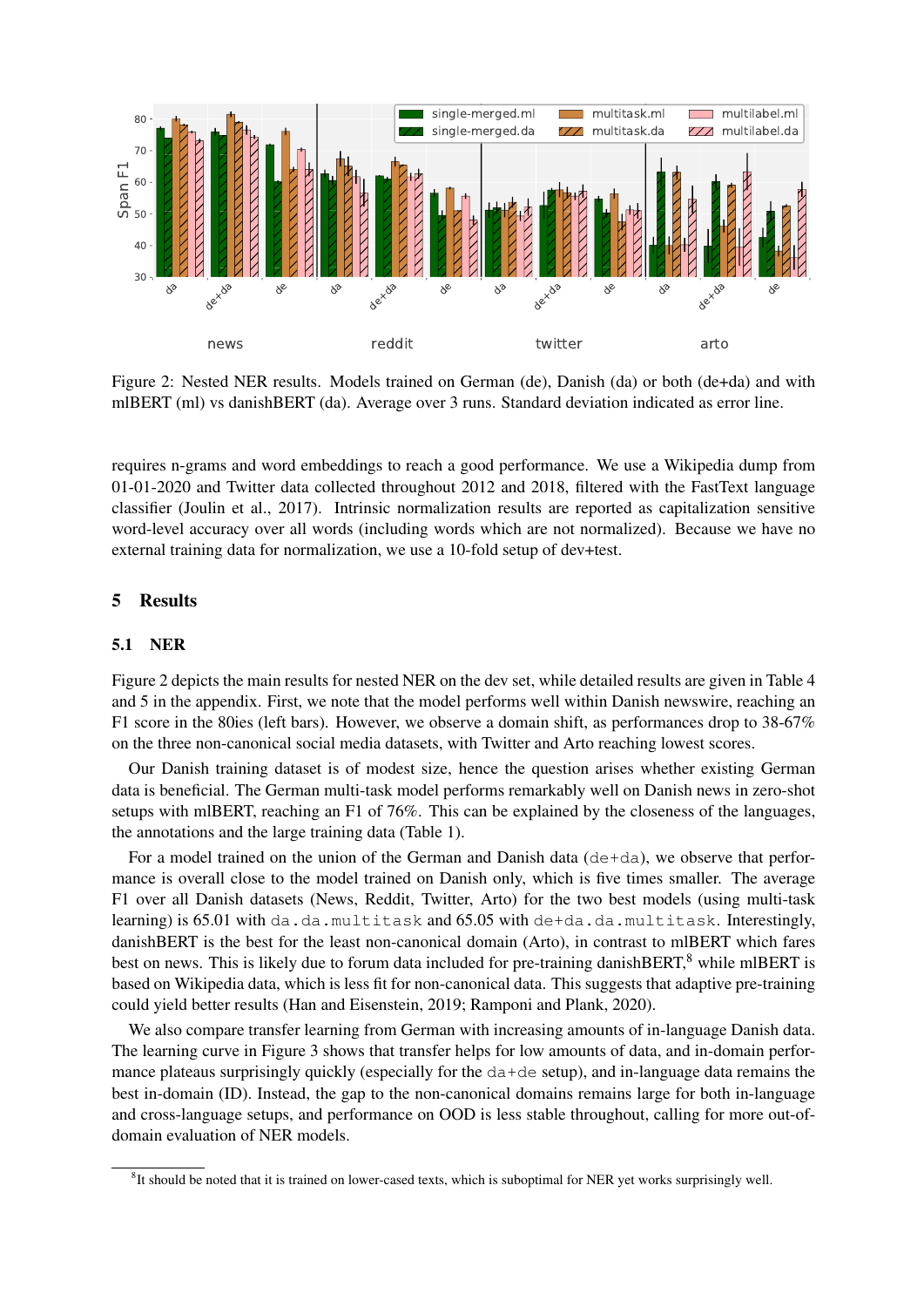

Figure 3: Learning curve for multi-task, ml-BERT on in-domain (ID) news and average over all out-of-domain datasets (OOD).

|                 | Normalization |        | NE tagging  |                     |  |  |
|-----------------|---------------|--------|-------------|---------------------|--|--|
|                 | Twitter       |        |             | Arto   Twitter Arto |  |  |
| <b>Baseline</b> | 97.17         | 83.93  |             | 57.65 46.25         |  |  |
| MoNoise         | 97.17         | 92.52  | 58.59       | 55.83               |  |  |
| Gold            | 100.00        | 100.00 | 59.18 65.71 |                     |  |  |

Table 2: Normalization accuracy, and its downstream effect on NER. For NER, multitask, ml-BERT trained on de+da is used.

|                | <b>German</b> |       | News Reddit | Twitter | Arto  |
|----------------|---------------|-------|-------------|---------|-------|
| boundary-aware | 57.89         | 56.89 | 16.48       | 21.37   | 13.77 |
| Raw (ml)       | 83.31         | 80.73 | 57.99       | 60.87   | 54.88 |
| Norm'ed (ml)   |               |       |             | 61.74   | 56.38 |
| Raw (da)       | 72.80         | 80.13 | 50.99       | 62.88   | 55.48 |
| Norm'ed (da)   |               |       |             | 62.91   | 56.59 |

Table 3: Nested NER F1 score on the test sets for models with mlBERT (ml) vs danishBERT (da).

#### 5.2 Lexical Normalization

We take a straightforward baseline for normalization, which always copies the original token, and we evaluate the impact of automatic versus gold normalization on NER. In other words, the accuracy of this baseline is equal to the percentage of not-normalized words. The results in Table 2 show that MoNoise is performing well for the less canonical Arto data in contrast to the Twitter data. On the Arto data, MoNoise reaches scores in a similar range compared to state-of-the-art results on other languages (van der Goot, 2019).<sup>9</sup>

In the downstream evaluation (right part of Table 2), we see that normalization is most beneficial when the data is less canonical (Arto), but even on Twitter normalization is beneficial. Furthermore, from the GOLD results, we can conclude that there is still space for improvement for automatic normalization.

#### 5.3 Test Data

We evaluate the model that fares overall best on in-domain source news (de+da-multitask) with danishBERT and mlBERT on the test sets. Table 3 shows that our model outperforms the boundary-aware method, which turns out to be brittle to domain shifts. Overall, the results confirm that normalization helps the most on the least canonical data (i.e. Arto), and mlBERT is better than danishBERT on canonical news data, whereas on the least standard data (Arto) it is the other way around.

### 6 Conclusions

This paper contributes to the limited prior work on cross-lingual cross-domain transfer of nested NER. We provide a new resource for Danish, DAN+, with baselines on nested NER and lexical normalization, using two BERT variants and training on Danish, German or both. Our results show that BERT-based variants are sensitive to domain shift for cross-domain nested NER, whereas they can cope relatively well with missing in-language data. Results on normalization show that it helps in case of very non-standard data only, for which automatic normalization improves Danish nested NER performance.

<sup>&</sup>lt;sup>9</sup> van der Goot (2019) use Error Reduction Rate (ERR) for evaluation, which is accuracy normalized for the amount of words that need to be normalized; ERR in our setup would be 53.45, (van der Goot, 2019) report ERR's between 29 and 77.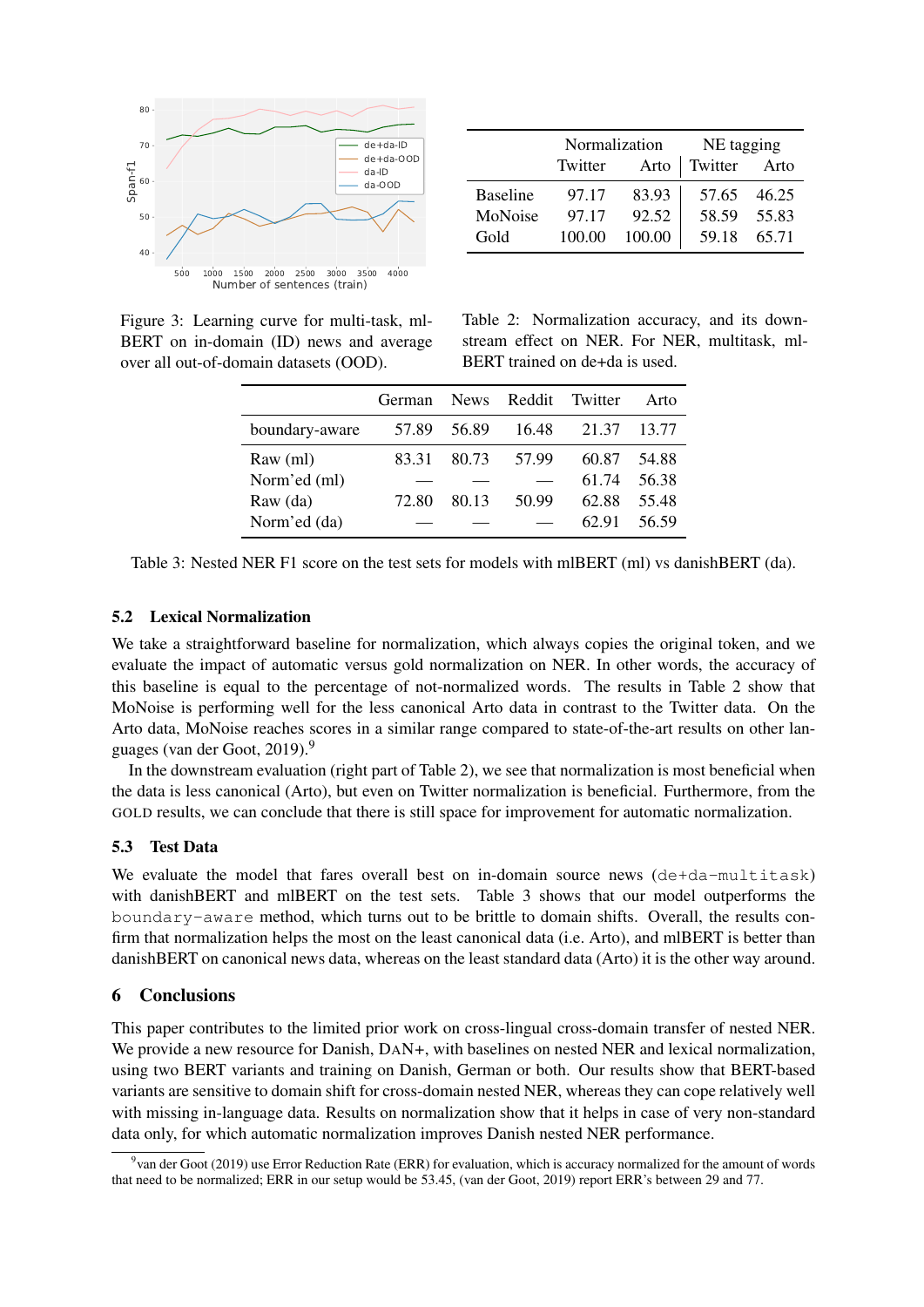#### Acknowledgments

We thank Amanda Jørgensen for help with data annotation for lexical normalization. We also thank NVIDIA, Google cloud computing and the ITU High-performance Computing cluster for computing resources. This research is supported in part by the Independent Research Fund Denmark (DFF) grant 9131-00019A and 9063-00077B and an Amazon Faculty Research Award.

#### References

- Timothy Baldwin, Marie-Catherine de Marneffe, Bo Han, Young-Bum Kim, Alan Ritter, and Wei Xu. 2015a. Guideline for English lexical normalisation shared task. Technical report, Workshop on Noisy User-generated Text.
- Timothy Baldwin, Marie-Catherine de Marneffe, Bo Han, Young-Bum Kim, Alan Ritter, and Wei Xu. 2015b. Shared tasks of the 2015 workshop on noisy user-generated text: Twitter lexical normalization and named entity recognition. In *Proceedings of the Workshop on Noisy User-generated Text*, pages 126–135.
- Ioannis Bekoulis. 2019. *Neural Approaches to Sequence Labeling for Information Extraction*. Ph.D. thesis, Ghent University.
- Emily M. Bender and Batya Friedman. 2018. Data statements for natural language processing: Toward mitigating system bias and enabling better science. *Transactions of the Association for Computational Linguistics*, 6:587– 604.
- Darina Benikova, Chris Biemann, and Marc Reznicek. 2014. Nosta-d named entity annotation for german: Guidelines and dataset. In *LREC*, pages 2524–2531.
- Thomas Bilgram and Britt Keson. 1998. The construction of a tagged Danish corpus. In *Proceedings of the 11th Nordic Conference of Computational Linguistics (NODALIDA 1998)*, pages 129–139.
- Alexis Conneau, Guillaume Lample, Marc'Aurelio Ranzato, Ludovic Denoyer, and Hervé Jégou. 2018. Word translation without parallel data. In *Sixth International Conference on Learning Representations*.
- Jacob Devlin, Ming-Wei Chang, Kenton Lee, and Kristina Toutanova. 2019. BERT: Pre-training of deep bidirectional transformers for language understanding. In *Proceedings of the 2019 Conference of the North American Chapter of the Association for Computational Linguistics: Human Language Technologies, Volume 1 (Long and Short Papers)*, pages 4171–4186, Minneapolis, Minnesota, June. Association for Computational Linguistics.
- Fabrice Dugas and Eric Nichols. 2016. DeepNNNER: Applying BLSTM-CNNs and extended lexicons to named entity recognition in tweets. In *Proceedings of the 2nd Workshop on Noisy User-generated Text (WNUT)*, pages 178–187, Osaka, Japan, December. The COLING 2016 Organizing Committee.
- Jacob Eisenstein. 2013. What to do about bad language on the internet. In *Proceedings of the 2013 Conference of the North American Chapter of the Association for Computational Linguistics: Human Language Technologies*, pages 359–369, Atlanta, Georgia, June. Association for Computational Linguistics.
- Jenny Rose Finkel and Christopher D. Manning. 2009. Nested named entity recognition. In *Proceedings of the 2009 Conference on Empirical Methods in Natural Language Processing*, pages 141–150, Singapore, August. Association for Computational Linguistics.
- Ralph Grishman and Beth Sundheim. 1996. Message understanding conference- 6: A brief history. In *COLING 1996 Volume 1: The 16th International Conference on Computational Linguistics*.
- Ralph Grishman. 1998. Research in information extraction: 1996-98. In *Proceedings of the TIPSTER Text Program: Phase III*, pages 57–60, Baltimore, Maryland, USA, October. Association for Computational Linguistics.
- Xiaochuang Han and Jacob Eisenstein. 2019. Unsupervised domain adaptation of contextualized embeddings for sequence labeling. In *Proceedings of the 2019 Conference on Empirical Methods in Natural Language Processing and the 9th International Joint Conference on Natural Language Processing (EMNLP-IJCNLP)*, pages 4238–4248, Hong Kong, China, November. Association for Computational Linguistics.
- Rasmus Hvingelby, Amalie Brogaard Pauli, Maria Barrett, Christina Rosted, Lasse Malm Lidegaard, and Anders Søgaard. 2020. Dane: A named entity resource for Danish. In *Proceedings of The 12th Language Resources and Evaluation Conference*, pages 4597–4604, Marseille, France, May. European Language Resources Association.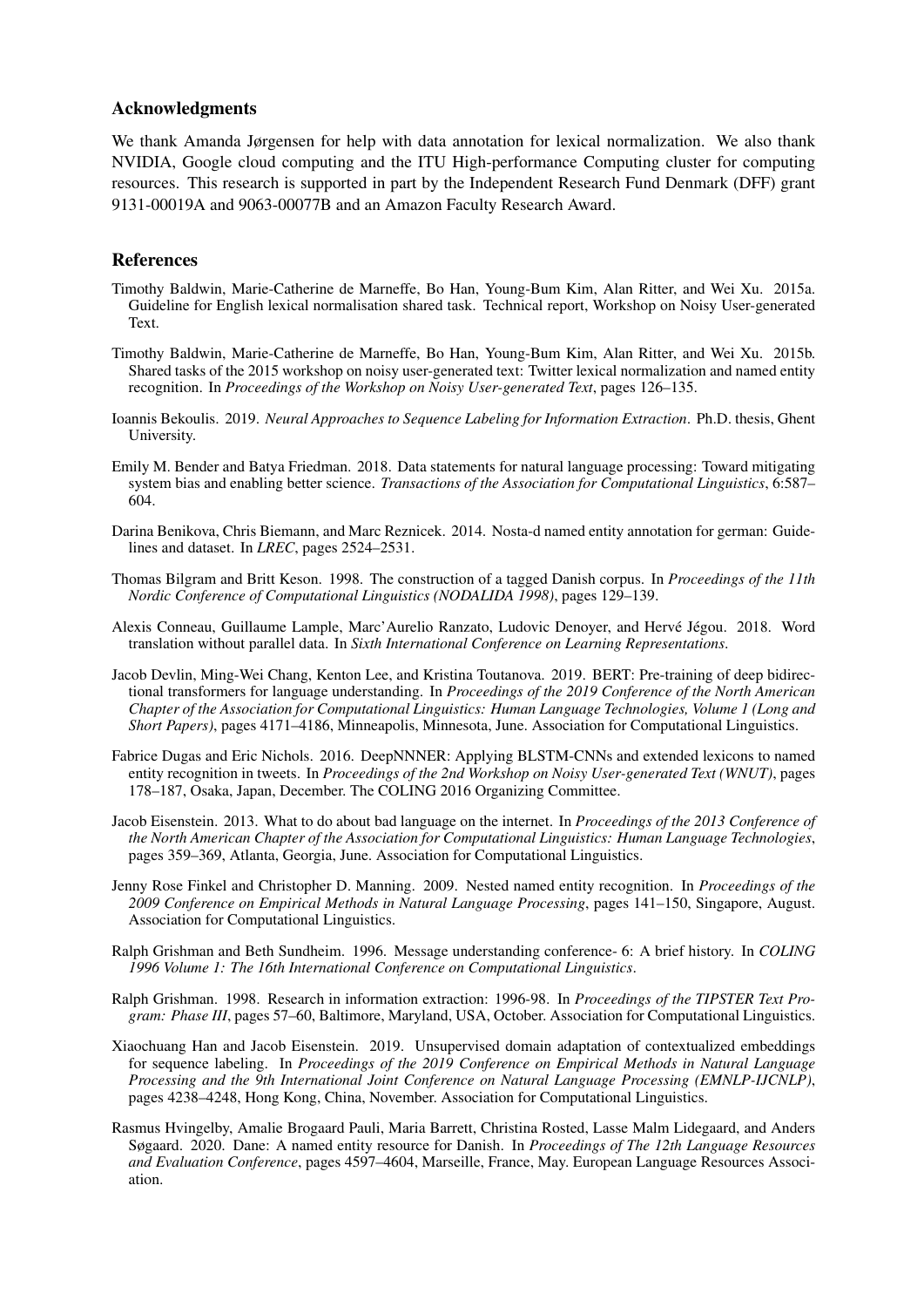- Anders Johannsen, Héctor Martínez Alonso, and Barbara Plank. 2015. Universal dependencies for danish. In *International Workshop on Treebanks and Linguistic Theories (TLT14)*, page 157.
- Armand Joulin, Edouard Grave, Piotr Bojanowski, and Tomas Mikolov. 2017. Bag of tricks for efficient text classification. In *Proceedings of the 15th Conference of the European Chapter of the Association for Computational Linguistics: Volume 2, Short Papers*, pages 427–431. Association for Computational Linguistics, April.
- Arzoo Katiyar and Claire Cardie. 2018. Nested named entity recognition revisited. In *Proceedings of the 2018 Conference of the North American Chapter of the Association for Computational Linguistics: Human Language Technologies, Volume 1 (Long Papers)*, pages 861–871, New Orleans, Louisiana, June. Association for Computational Linguistics.
- J-D Kim, Tomoko Ohta, Yuka Tateisi, and Jun'ichi Tsujii. 2003. Genia corpus—a semantically annotated corpus for bio-textmining. *Bioinformatics*, 19(suppl\_1):i180–i182.
- Matthias T Kromann, Line Mikkelsen, and Stine Kern Lynge. 2003. Danish dependency treebank. In *International Workshop on Treebanks and Linguistic Theories (TLT)*, pages 217–220.
- Dilek Küçük and Ralf Steinberger. 2014. Experiments to improve named entity recognition on Turkish tweets. In *Proceedings of the 5th Workshop on Language Analysis for Social Media (LASM)*, pages 71–78, Gothenburg, Sweden, April. Association for Computational Linguistics.
- Wuwei Lan, Yang Chen, Wei Xu, and Alan Ritter. 2020. A focused study to compare arabic pre-training models on newswire ie tasks. In *arXiv 2004.14519*.
- Chen Li and Yang Liu. 2015. Improving named entity recognition in tweets via detecting non-standard words. In *Proceedings of the 53rd Annual Meeting of the Association for Computational Linguistics and the 7th International Joint Conference on Natural Language Processing (Volume 1: Long Papers)*, pages 929–938, Beijing, China, July. Association for Computational Linguistics.
- Hongyu Lin, Yaojie Lu, Xianpei Han, and Le Sun. 2019. Sequence-to-nuggets: Nested entity mention detection via anchor-region networks. In *Proceedings of the 57th Annual Meeting of the Association for Computational Linguistics*, pages 5182–5192, Florence, Italy, July. Association for Computational Linguistics.
- Xiaohua Liu, Furu Wei, Shaodian Zhang, and Ming Zhou. 2013. Named entity recognition for tweets. *ACM Transactions on Intelligent Systems and Technology (TIST)*, 4(1):1–15.
- Yi Luan, Dave Wadden, Luheng He, Amy Shah, Mari Ostendorf, and Hannaneh Hajishirzi. 2019. A general framework for information extraction using dynamic span graphs. In *Proceedings of the 2019 Conference of the North American Chapter of the Association for Computational Linguistics: Human Language Technologies, Volume 1 (Long and Short Papers)*, pages 3036–3046, Minneapolis, Minnesota, June. Association for Computational Linguistics.
- Alexis Mitchell, Stephanie Strassel, Shudong Huang, and Ramez Zakhary. 2005. Ace 2004 multilingual training corpus. *Linguistic Data Consortium, Philadelphia*, 1:1–1.
- Vu H Nguyen, Hien T Nguyen, and Vaclav Snasel. 2016. Text normalization for named entity recognition in Vietnamese tweets. *Computational social networks*, 3(1):10.
- Barbara Plank. 2019. Neural cross-lingual transfer and limited annotated data for named entity recognition in Danish. In *Proceedings of the 22nd Nordic Conference on Computational Linguistics*, pages 370–375, Turku, Finland, September–October. Linköping University Electronic Press.

Alan Ramponi and Barbara Plank. 2020. Neural unsupervised domain adaptation in nlp—a survey. In *COLING*.

- Alan Ramponi, Rob van der Goot, Rosario Lombardi, and Barbara Plank. 2020. Biomedical event extraction as sequence labeling. In *Proceedings of the 2020 Conference on Empirical Methods in Natural Language Processing (EMNLP)*. Association for Computational Linguistics.
- Nicky Ringland, Xiang Dai, Ben Hachey, Sarvnaz Karimi, Cecile Paris, and James R. Curran. 2019. NNE: A dataset for nested named entity recognition in English newswire. In *Proceedings of the 57th Annual Meeting of the Association for Computational Linguistics*, pages 5176–5181, Florence, Italy, July. Association for Computational Linguistics.
- Sarah Schulz, Guy De Pauw, Orphée De Clercq, Bart Desmet, Véronique Hoste, Walter Daelemans, and Lieve Macken. 2016. Multimodular text normalization of Dutch user-generated content. *ACM Transactions on Intelligent Systems Technology*, 7(4):1–22, July.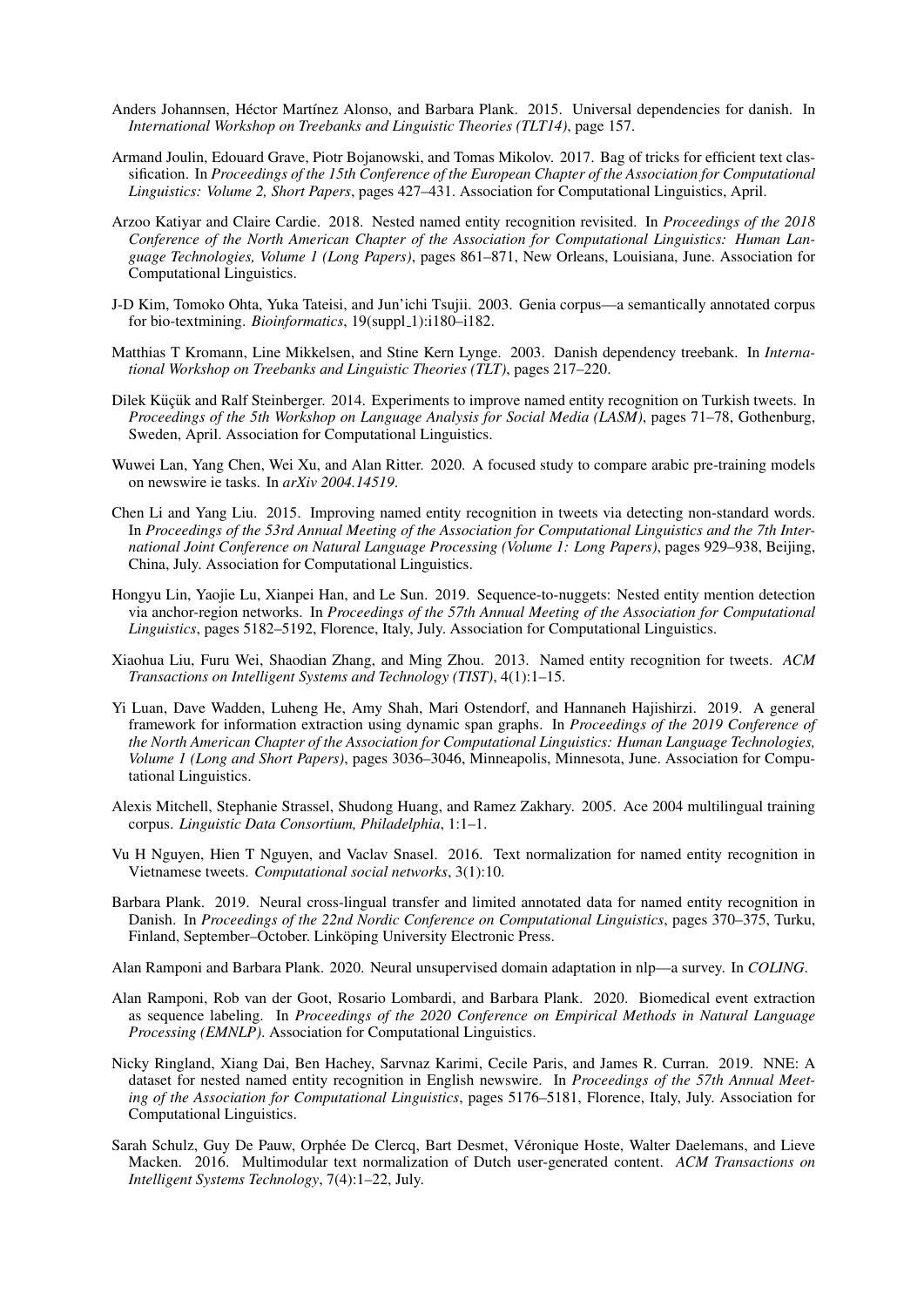- Mohammad Golam Sohrab and Makoto Miwa. 2018. Deep exhaustive model for nested named entity recognition. In *Proceedings of the 2018 Conference on Empirical Methods in Natural Language Processing*, pages 2843– 2849.
- Erik F Tjong Kim Sang and Fien De Meulder. 2003. Introduction to the CoNLL-2003 shared task: Languageindependent named entity recognition. In *Proceedings of the Seventh Conference on Natural Language Learning at HLT-NAACL 2003*.
- Rob van der Goot, Ahmet Üstün, Alan Ramponi, and Barbara Plank. 2020. Massive Choice, Ample tasks (MaChAmp): A toolkit for multi-task learning in NLP. *arXiv*.
- Rob van der Goot. 2019. MoNoise: A multi-lingual and easy-to-use lexical normalization tool. In *Proceedings of the 57th Annual Meeting of the Association for Computational Linguistics: System Demonstrations*, pages 201–206, Florence, Italy, July. Association for Computational Linguistics.
- Changmeng Zheng, Yi Cai, Jingyun Xu, Ho-fung Leung, and Guandong Xu. 2019. A boundary-aware neural model for nested named entity recognition. In *Proceedings of the 2019 Conference on Empirical Methods in Natural Language Processing and the 9th International Joint Conference on Natural Language Processing (EMNLP-IJCNLP)*, pages 357–366, Hong Kong, China, November. Association for Computational Linguistics.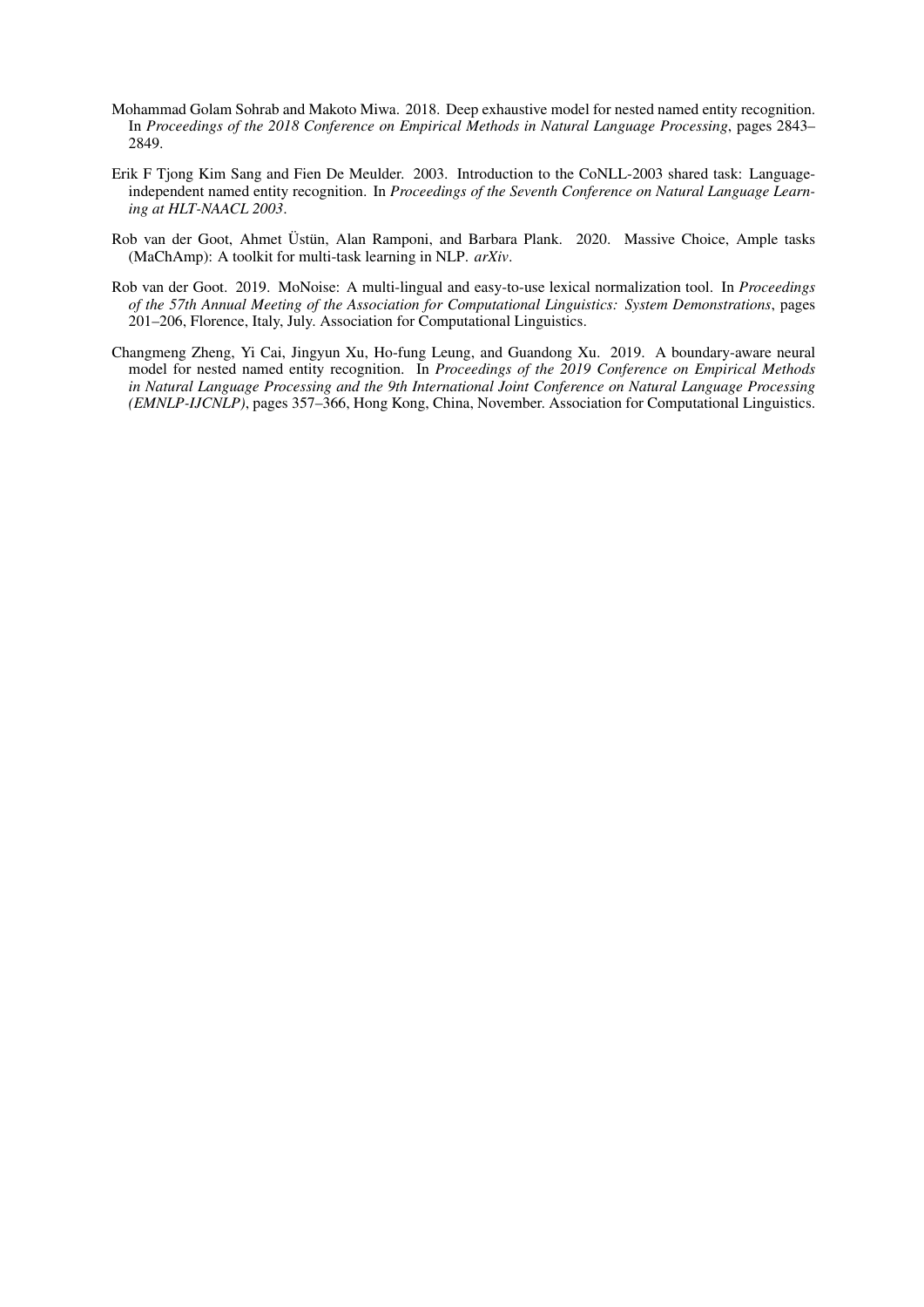### A Full results

|                        | German | <b>News</b> | Reddit | Twitter | Arto  |
|------------------------|--------|-------------|--------|---------|-------|
| da.ml.single-merged    | 66.32  | 77.09       | 62.71  | 51.26   | 40.16 |
| da.ml.multitask        | 67.94  | 80.09       | 67.46  | 51.23   | 40.07 |
| da.ml.multilabel       | 64.82  | 75.84       | 61.78  | 49.39   | 40.30 |
| da.da.single-merged    | 30.35  | 73.85       | 60.59  | 52.02   | 63.37 |
| da.da.multitask        | 33.94  | 78.15       | 65.04  | 53.75   | 63.11 |
| da.da.multilabel       | 25.65  | 73.11       | 56.71  | 52.23   | 54.61 |
| de+da.ml.single-merged | 75.77  | 75.93       | 62.01  | 52.70   | 39.87 |
| de+da.ml.multitask     | 83.88  | 81.48       | 66.53  | 57.65   | 46.25 |
| de+da.ml.multilabel    | 76.36  | 76.53       | 61.72  | 55.62   | 39.58 |
| de+da.da.single-merged | 67.76  | 74.69       | 60.93  | 57.56   | 60.27 |
| de+da.da.multitask     | 74.35  | 78.98       | 65.39  | 56.74   | 59.07 |
| de+da.da.multilabel    | 66.47  | 74.31       | 62.75  | 57.25   | 63.35 |
| de.ml.single-merged    | 75.50  | 71.90       | 56.63  | 54.74   | 42.59 |
| de.ml.multitask        | 84.91  | 76.06       | 58.16  | 56.43   | 38.31 |
| de.ml.multilabel       | 72.62  | 70.34       | 55.65  | 51.29   | 36.28 |
| de.da.single-merged    | 67.21  | 60.08       | 49.62  | 50.25   | 50.87 |
| de.da.multitask        | 74.20  | 64.14       | 51.01  | 47.45   | 52.61 |
| de.da.multilabel       | 67.12  | 64.07       | 48.05  | 51.01   | 57.81 |

Table 4 contains the exact scores which Figure 2 is based on. We also report the scores on only the nested entities in Table 5; the multitask approach clearly outperforms the other models for this category.

Table 4: Span-f1 scores on all development sets for all out proposed models (single-merged, multi(task), multilabel), having two types of embeddings (da/ml), and all our training data combinations (da, de+da, de). Average over all Danish datasets (News, Reddit, Twitter, Arto) for the two best models are 65.01 for da.da.multitask and 65.05 for de+da.da.multitask. The latter is trained on 5 times more data while performing similarly to the model trained on Danish only.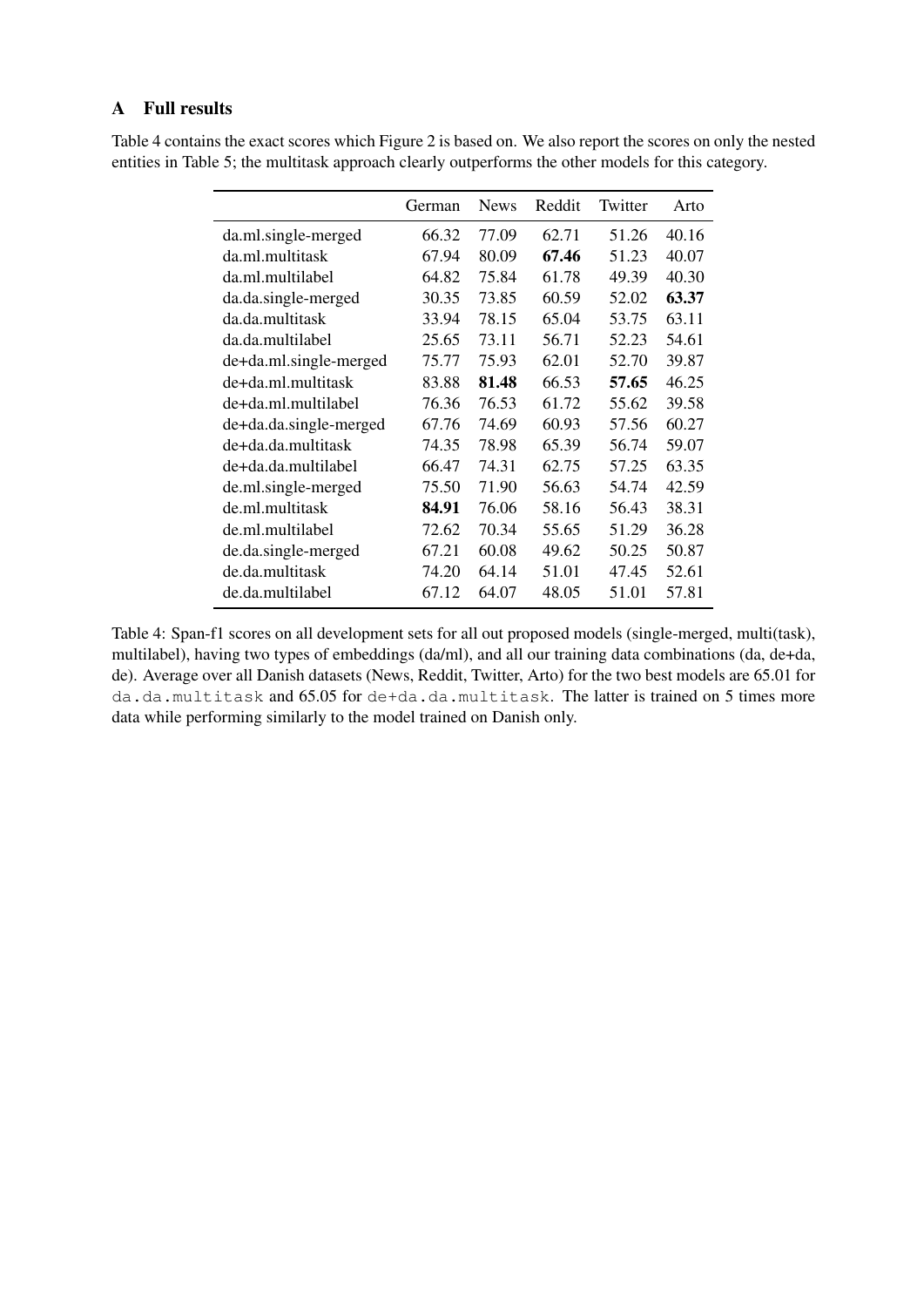|                        | German | <b>News</b> | Reddit | Twitter | Arto |
|------------------------|--------|-------------|--------|---------|------|
| da.ml.single-merged    | 4.15   | 10.94       | 4.94   | 3.17    | 0.00 |
| da.ml.multitask        | 22.67  | 43.60       | 42.32  | 21.43   | 0.00 |
| da.ml.multilabel       | 0.00   | 0.00        | 1.63   | 0.00    | 0.00 |
| da.da.single-merged    | 2.30   | 10.38       | 5.31   | 0.00    | 0.00 |
| da.da.multitask        | 6.30   | 39.44       | 47.23  | 22.16   | 0.00 |
| da.da.multilabel       | 0.00   | 0.00        | 0.00   | 0.00    | 0.00 |
| de+da.ml.single-merged | 14.90  | 11.60       | 14.93  | 13.56   | 0.00 |
| de+da.ml.multitask     | 65.80  | 47.61       | 39.10  | 15.74   | 0.00 |
| de+da.ml.multilabel    | 2.56   | 0.00        | 0.00   | 0.00    | 0.00 |
| de+da.da.single-merged | 11.62  | 7.37        | 20.38  | 23.15   | 0.00 |
| de+da.da.multitask     | 55.32  | 46.12       | 54.10  | 31.21   | 0.00 |
| de+da.da.multilabel    | 0.84   | 0.00        | 0.00   | 0.00    | 0.00 |
| de.ml.single-merged    | 15.77  | 8.20        | 18.98  | 19.17   | 0.00 |
| de.ml.multitask        | 68.93  | 43.74       | 40.66  | 29.72   | 0.00 |
| de.ml.multilabel       | 0.00   | 0.00        | 0.00   | 0.00    | 0.00 |
| de.da.single-merged    | 11.88  | 7.14        | 17.19  | 21.60   | 0.00 |
| de.da.multitask        | 56.42  | 30.21       | 25.93  | 24.02   | 0.00 |
| de.da.multilabel       | 3.29   | 0.00        | 0.00   | 0.00    | 0.00 |

Table 5: Span-f1 scores on all development sets for only the nested entities.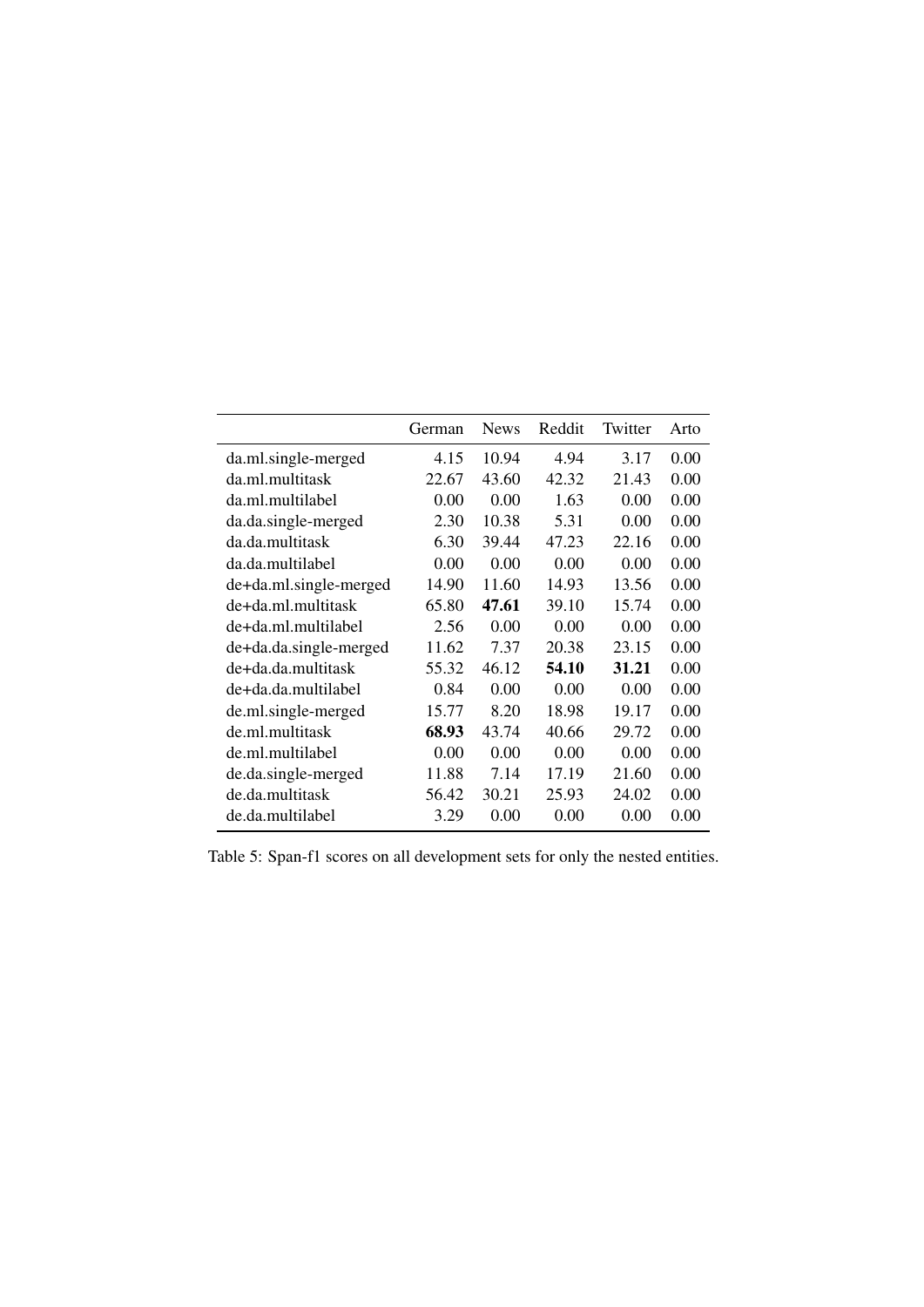### B DAN+ Data Statement

Following (Bender and Friedman, 2018), the following outlines the data statement for DAN+:

A. CURATION RATIONALE Collection of examples of Danish language for identification of named entities in different text domains, complemented with lexical normalization annotation to study the impact of it on NER.

B. LANGUAGE VARIETY The non-canonical data was collected via the Twitter search API, the Reddit API and the Wayback archive.

Danish (da-DK) and some US (en-US) mainstream English, Swedish (se-SE) and Norwegian (no-NO) in the Reddit sample.

C. SPEAKER DEMOGRAPHIC For the newswire data this is unknown. For the social media samples it is Danish and Scandinavian Reddit, Twitter and Arto users. Gender, age, race-ethnicity, socioeconomic status are unknown.

D. ANNOTATOR DEMOGRAPHIC Three students and one faculty (age range: 25-40), gender: male and female. White European. Native language: Danish, German. Socioeconomic status: highereducation student and university faculty.

D. SPEECH SITUATION Both standard and colloquial Danish, i.e., edited and spontaneous speech. Time frame of data between 1988 and 2020.

D. TEXT CHARACTERISTICS Sentences from journalistic edited articles and from social media discussions and postings.

PROVENANCE APPENDIX The news data originates from the Danish UD DDT data, GNU Public License, version 2 OR CC BY-SA 4.0: https://github.com/UniversalDependencies/ UD\_Danish-DDT/blob/master/README.md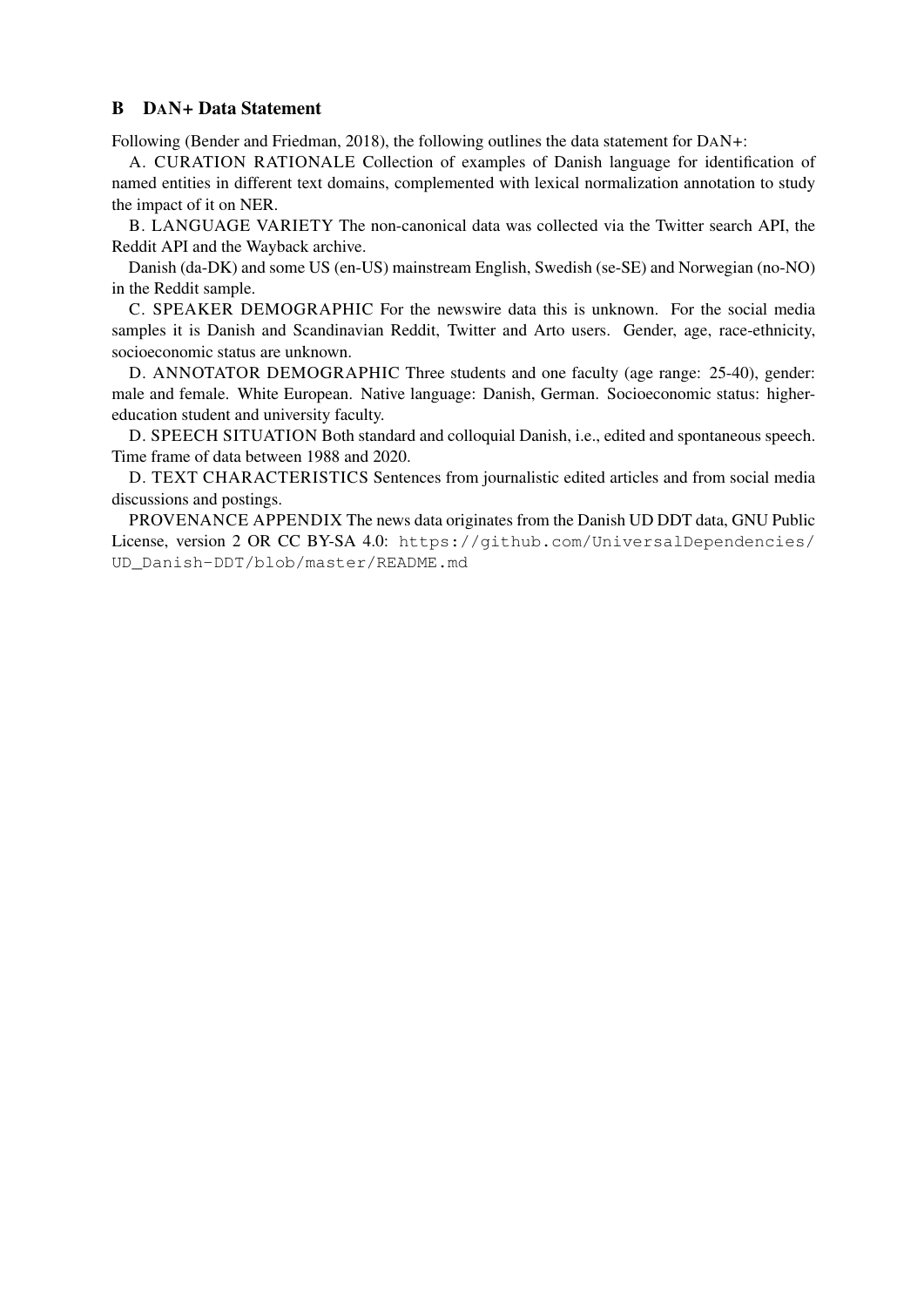### C Annotation guidelines for NER

This section describes the annotation guidelines which we used for our DAN+ NER corpus. Our guidelines were adopted from the German NoSta-D guidelines (Benikova et al., 2014).

We stick to a two layer annotation, where the outermost embraces the longer span and is the most prominent entity reading, and the inner span contains secondary or sub-entity readings. If there would be more than 2 layers, we drop the second potential reading in favor of keeping two layers (e.g., Australian Open is both an event and hence MISC but also an ORG; as Australian is a LOCderiv, we here keep only MISC for the event and LOCderiv for Australian).

Step 1: Named entities are nominal phrases that determine specific people, organizations, locations or miscellaneous specific objects like film titles or products. National holidays or religious events (*Jul, Ramadan*) are not annotated. Given the following example:

### [Leila] bought [the house]

There are two nominal phrases. Only one of them is a named entity (Leila), the second nominal is a common noun.

Step 2: Potential NEs Only full nominal phrases are potential full NEs. Pronouns and all other phrases should be ignored. Derivations of NEs, i.e., words which are derived through morphological derivation processes, are marked (e.g., *danske*). NEderiv do not need to be nominal phrases. Declination (e.g., genitive forms) are not considered derivations and are directly annotated as NEs. For mediums such as social media we do mark user names and hashtags as potential NEs. Note that we diverge from the German NoSta-D guidelines by annotating the names of languages (e.g., *dansk, swahili*) as LOCderiv.

- Full NEs are annotated as LOC (location), ORG (organization), PER (person) or MISC (miscellaneous other)
- Derivations of NEs are marked as such by appending *deriv*, e.g., den [danske]*LOCderiv* midtbanespiller

Examples:

- Location: *[København]LOC*, *[Kastrup]LOC*
- BUT when the location acts as an organized entity (e.g. country, municipality, sports club), it is tagged as ORG with LOC as inner layer: *[[Danmark]LOC]ORG indfører grænsekontrol*
- *[Carsten Jensen]PER*
- *[IKEA]ORG*
- *[Parken]LOC* (Stadium)
- *[The Shining]MISC*, *[Jojo]MISC* (product name, song titles etc)
- Location adjectives: *De [københavnske]LOCderiv gader*
- Person adjectives: *[Freudiansk]PERderiv litteratur*
- BUT genitive forms: *[[Denmarks]LOC Radio]ORG*, *[Københavns]LOC kommune*, *[Johannsons]PER hus*

Examples:

- Organizations: *[Twitter]ORG*, *[TV2]ORG*, på min [FB]ORG
- BUT: reference to specific Reddit channels *[/r/all]MISC*
- *at være [dansker]LOCderiv pa [reddit]ORG ˚*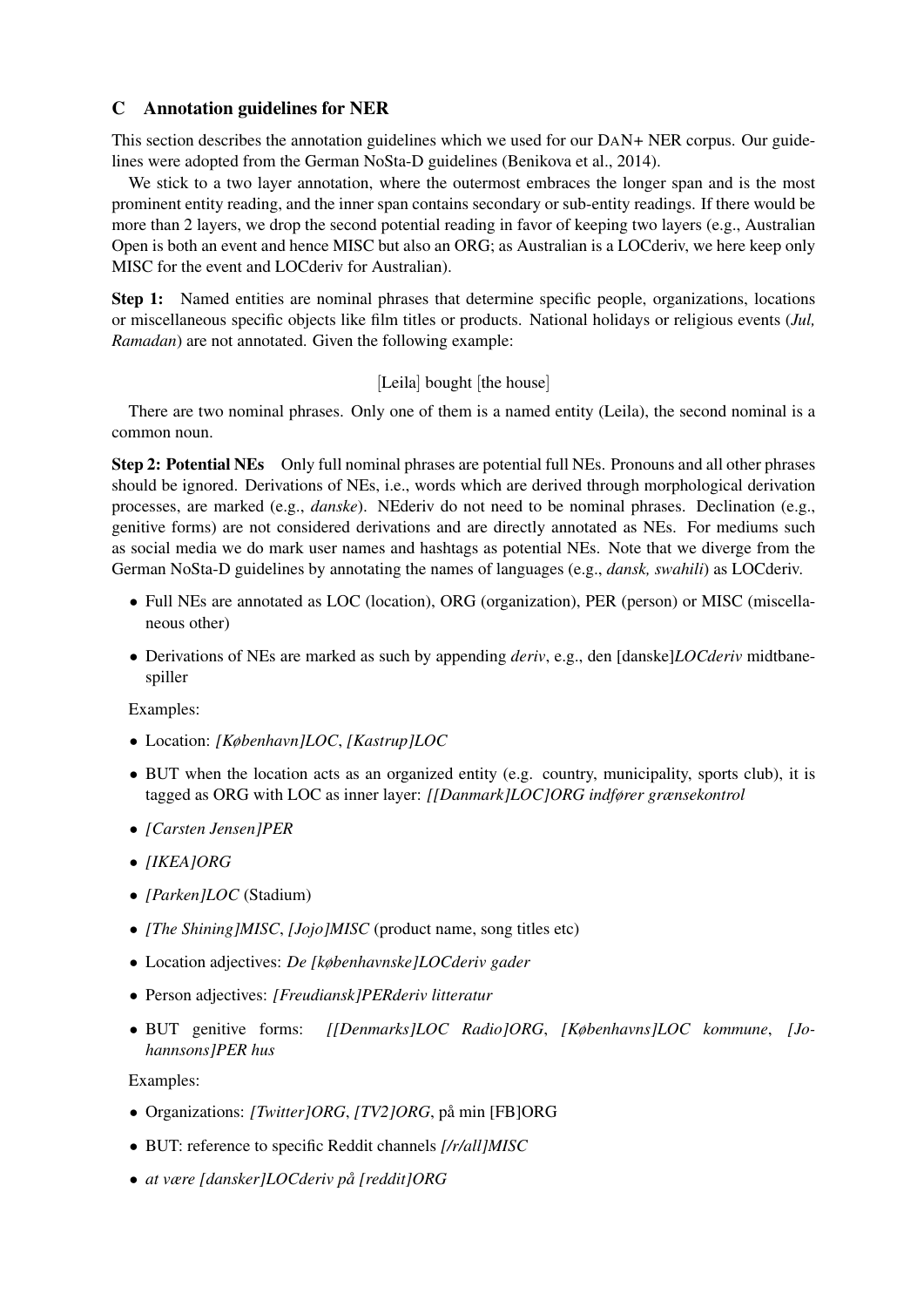Step 3: Titles, owners Determiners and titles are not part of NEs. But owners can be NEs by itself. Examples:

- *dronning [Margareth]PER*, *dronning [Margareth II]PER* (numbers are kept as part of the name)
- *[Vivaldis]PER [Vier Jahreszeiten]MISC*

Step 4: Multi-word tokens NEs often consist of multiple tokens. Examples:

- person names: *[Terry Hatcher]PER*
- film titles (MISC): *[Breaking Bad]MISC*

Step 5: Nesting NEs can be nested. Examples:

- locations in organization names: *[[Allerød]LOC Gymnasium]ORG ([[Nordjyllands]LOC politi]ORG)*
- organization names in product names: *[[Google]ORG Translate]MISC*

Step 6: Parts Named entities can also be parts of tokens and are annotated as such with the suffix "part".

Examples:

- *[pro-hongkong]LOCpart*
- *[Hverdags-Lars]PERpart*

Step 6: Medium-specific potential NEs Named entities can also be parts of special medium-specific tokens, like user names and hashtags in Twitter. We do annotate them as such.

Examples:

- *[@hik fodbold]ORG*
- *[#ToppenAfPoppen]MISC*
- *[@realDonaldTrump]PER*

todo: list tables with examples